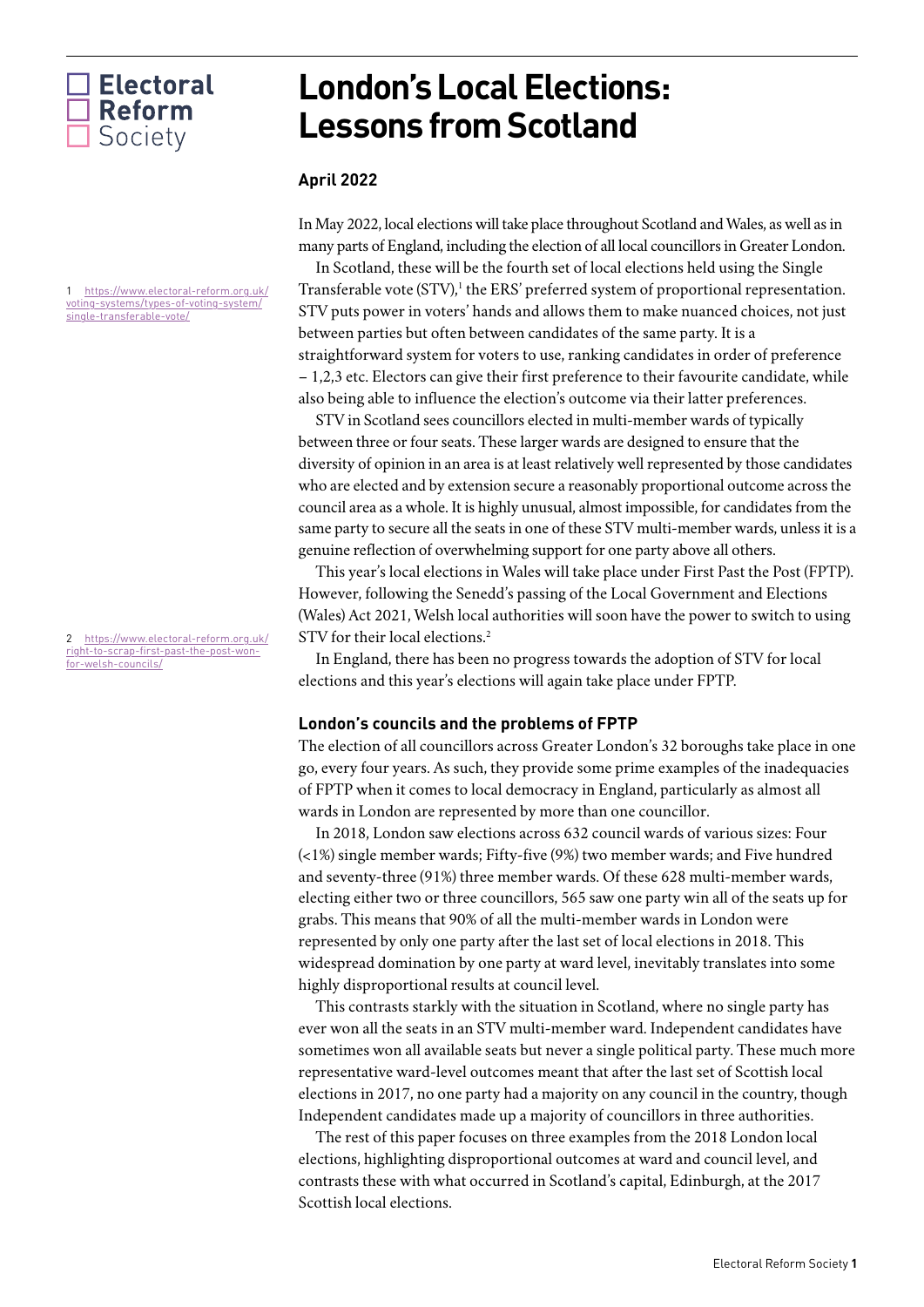# **Case Studies**



Labour 26295 24.5 8 13.3 Conservative 47777 44.6 50 83.3 Liberal Democrats 15896 14.8 0 0.0 Green Party 11460 10.7 0 0.0 Independents 2013 1.9 2 3.3 UKIP 3065 2.9 0 0.0 Others 642 0.6 0 0.0 TOTAL 107148 100.0 60 100.0

#### **Council level results**

**For the following multi-member London ward and overall council results, we have calculated vote share by using the vote of each party's best placed candidate. This is the approach taken by local election experts Colin Rallings and Michael Thrasher, directors of the Election Centre, a major resource for local election data in the UK.**

<https://www.electionscentre.co.uk>

The above data highlight the disproportional nature of the 2018 local election outcome in Bromley. Despite a vote share below 50% , the Conservatives received over four-fifths of council seats, leaving all other parties badly under-represented.

The Bromley ward level data, below, shows how every ward in the borough saw candidates from only one party elected. This left thousands of supporters of other parties in each ward unrepresented. Across the borough, over half (51.4%) of votes went to parties that had no representatives elected in that ward.

#### **Ward level results**

| <b>WARD</b>                           | <b>ELECTED</b>          | <b>COUNCILLORS</b> | <b>CANDIDATE OF NON-</b><br><b>REPRESENTED PARTIES</b> | VOTES FOR BEST PLACED VOTES FOR BEST PLACED<br><b>CANDIDATE OF NON-</b><br>REPRESENTED PARTIES (%) |
|---------------------------------------|-------------------------|--------------------|--------------------------------------------------------|----------------------------------------------------------------------------------------------------|
| <b>Bickley</b>                        | $\bullet\bullet\bullet$ | CONx3              | 2774                                                   | 48.6                                                                                               |
| <b>Biggin Hill</b>                    | $\bullet\bullet$        | IND x2             | 2072                                                   | 63.8                                                                                               |
| Bromley Common & Keston               | $\bullet\bullet\bullet$ | CON x3             | 2153                                                   | 43.6                                                                                               |
| <b>Bromley Town</b>                   | $\bullet\bullet\bullet$ | CON x3             | 3759                                                   | 63.8                                                                                               |
| <b>Chelsfield &amp; Pratts Bottom</b> | $\bullet\bullet\bullet$ | CON x3             | 2345                                                   | 44.5                                                                                               |
| Chislehurst                           | $\bullet\bullet\bullet$ | CON x3             | 2150                                                   | 41.0                                                                                               |
| Clock House                           |                         | LAB x3             | 4343                                                   | 72.0                                                                                               |
| Copers Cope                           | $\bullet\bullet\bullet$ | CON x3             | 3893                                                   | 63.0                                                                                               |
| Cray Valley East                      | $\bullet\bullet\bullet$ | CON x3             | 2399                                                   | 59.7                                                                                               |
| Cray Valley West                      |                         | CON x3             | 3104                                                   | 67.9                                                                                               |
| <b>Crystal Palace</b>                 |                         | LAB x2             | 1505                                                   | 43.1                                                                                               |
| Darwin                                | $\bullet$               | CON x1             | 448                                                    | 27.2                                                                                               |
| Farnborough & Crofton                 | $\bullet\bullet\bullet$ | CON x3             | 2485                                                   | 43.1                                                                                               |
| Hayes & Coney Hall                    | $\bullet\bullet\bullet$ | CON x3             | 2565                                                   | 45.3                                                                                               |
| Kelsey & Eden Park                    | $\bullet\bullet\bullet$ | CON x3             | 3205                                                   | 55.6                                                                                               |
| Mottingham & Chislehurst North        | $\bullet\bullet$        | CON x2             | 1380                                                   | 55.4                                                                                               |
| Orpington                             | $\bullet\bullet\bullet$ | CON x3             | 2130                                                   | 42.7                                                                                               |
| Penge & Cator                         | $\bullet\bullet\bullet$ | LAB x3             | 2606                                                   | 44.4                                                                                               |
| Petts Wood & Knoll                    | $\bullet\bullet\bullet$ | CON x3             | 2233                                                   | 39.5                                                                                               |
| Plaistow & Sundridge                  | $\bullet\bullet\bullet$ | CON x3             | 3521                                                   | 63.9                                                                                               |
| Shortlands                            |                         | CON x2             | 1423                                                   | 40.6                                                                                               |
| West Wickham                          | $\bullet\bullet\bullet$ | CON x3             | 2634                                                   | 46.2                                                                                               |
| OVERALL                               |                         |                    | 55127                                                  | 51.4                                                                                               |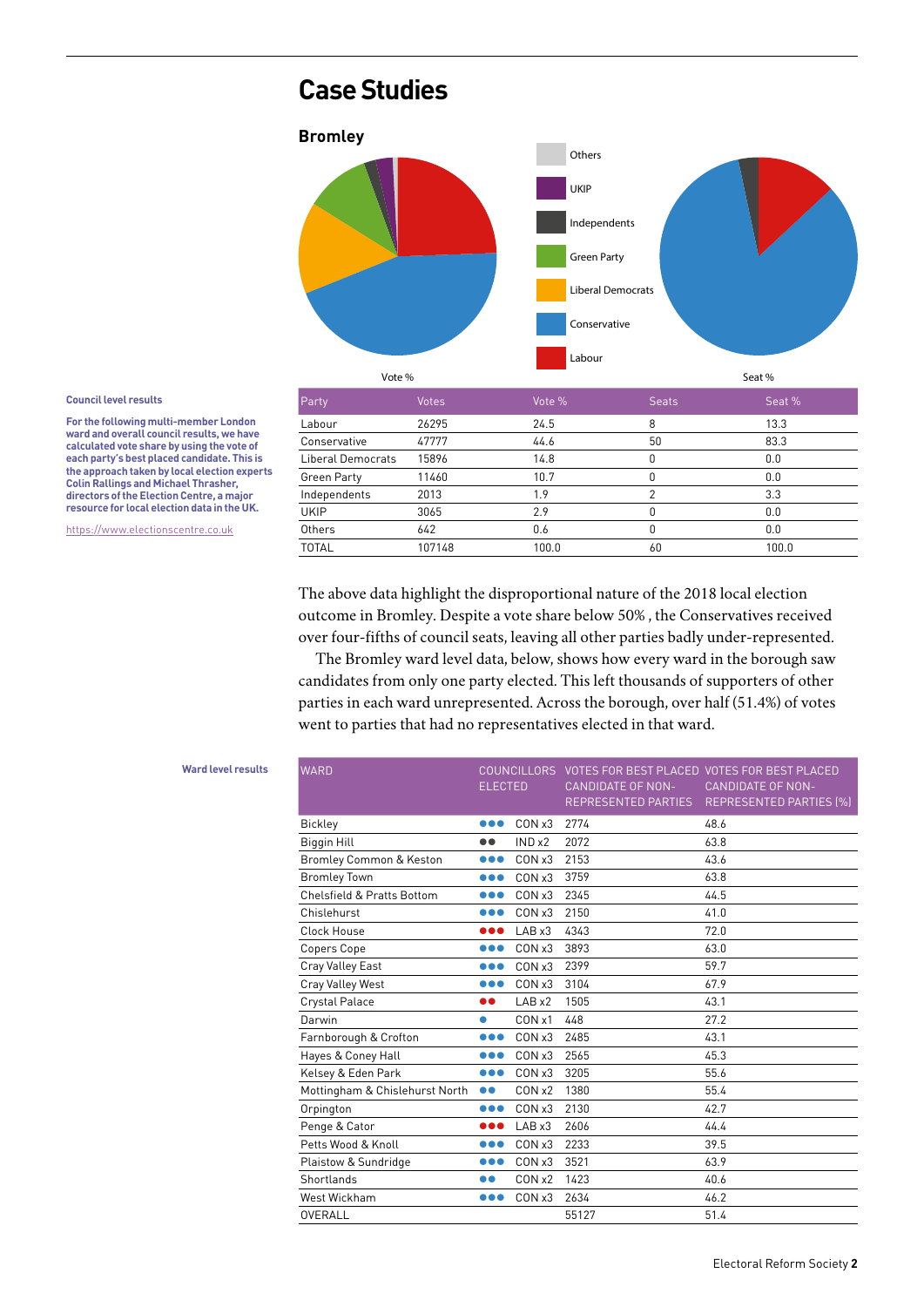

Vote % Seat %

| <b>Council level</b> |  |
|----------------------|--|
| results              |  |

| Party              | Votes | Vote % | <b>Seats</b> | Seat % |
|--------------------|-------|--------|--------------|--------|
| Labour             | 37835 | 51.5   | 51           | 85     |
| Conservative       | 20270 | 27.6   |              | 15     |
| Liberal Democrats  | 7208  | 9.8    |              |        |
| <b>Green Party</b> | 6344  | 8.6    |              |        |
| Independents       | 1288  | 1.8    |              |        |
| Others             | 455   | 0.6    |              |        |
| <b>TOTAL</b>       | 73400 | 100    | 60           | 100    |

In Hounslow, the winning party, Labour, received a similar seat share (85%) as the Conservatives did in Bromley, this time with just over half the vote share.

The ward level data is also almost a mirror image of Bromley. Again, every multimember ward is represented by only one party, with 46.8% of votes going to parties that did not succeed in having a representative elected in a particular ward.

| <b>WARD</b>                | <b>COUNCILLORS</b><br><b>ELECTED</b> | <b>CANDIDATE OF NON-</b><br><b>REPRESENTED PARTIES</b> | VOTES FOR BEST PLACED VOTES FOR BEST PLACED<br><b>CANDIDATE OF NON-</b><br>REPRESENTED PARTIES (%) |
|----------------------------|--------------------------------------|--------------------------------------------------------|----------------------------------------------------------------------------------------------------|
| Bedfont                    | LABx3<br>$\bullet\bullet\bullet$     | 1730                                                   | 51.1                                                                                               |
| <b>Brentford</b>           | LAB x3<br>                           | 1982                                                   | 46.1                                                                                               |
| <b>Chiswick Homefields</b> | CON x3<br>                           | 2327                                                   | 57.3                                                                                               |
| Chiswick Riverside         | CON x3<br>$\bullet\bullet\bullet$    | 2463                                                   | 59.1                                                                                               |
| Cranford                   | LABx3<br>$\bullet\bullet\bullet$     | 1105                                                   | 34.3                                                                                               |
| Feltham North              | LAB x3<br>$\bullet\bullet\bullet$    | 1872                                                   | 56.1                                                                                               |
| <b>Feltham West</b>        | LAB x3<br>000                        | 1935                                                   | 51.0                                                                                               |
| Hanworth Park              | LABx3<br>000                         | 2177                                                   | 62.3                                                                                               |
| Hanworth                   | LAB x3<br>000                        | 1547                                                   | 50.4                                                                                               |
| <b>Heston Central</b>      | LAB x3<br>000                        | 1077                                                   | 34.5                                                                                               |
| <b>Heston East</b>         | LABx3<br>000                         | 1046                                                   | 34.9                                                                                               |
| <b>Heston West</b>         | LAB x3<br>$\bullet\bullet\bullet$    | 874                                                    | 26.0                                                                                               |
| <b>Hounslow Central</b>    | LABx3<br>000                         | 1629                                                   | 40.4                                                                                               |
| Hounslow Heath             | LAB x3<br>$\bullet\bullet\bullet$    | 1414                                                   | 36.8                                                                                               |
| <b>Hounslow South</b>      | LAB x3<br>$\bullet\bullet\bullet$    | 1936                                                   | 47.1                                                                                               |
| <b>Hounslow West</b>       | LAB x3<br>$\bullet\bullet\bullet$    | 1275                                                   | 36.6                                                                                               |
| Isleworth                  | LAB x3<br>$\bullet\bullet\bullet$    | 1863                                                   | 49.3                                                                                               |
| Osterley & Spring Grove    | LAB x3<br>$\bullet\bullet\bullet$    | 1998                                                   | 47.6                                                                                               |
| Syon                       | LAB x3<br>                           | 1962                                                   | 50.0                                                                                               |
| <b>Turnham Green</b>       | CON x3<br>                           | 2111                                                   | 56.7                                                                                               |
| OVERALL                    |                                      | 34323                                                  | 46.8                                                                                               |
|                            |                                      |                                                        |                                                                                                    |

### **Ward level results**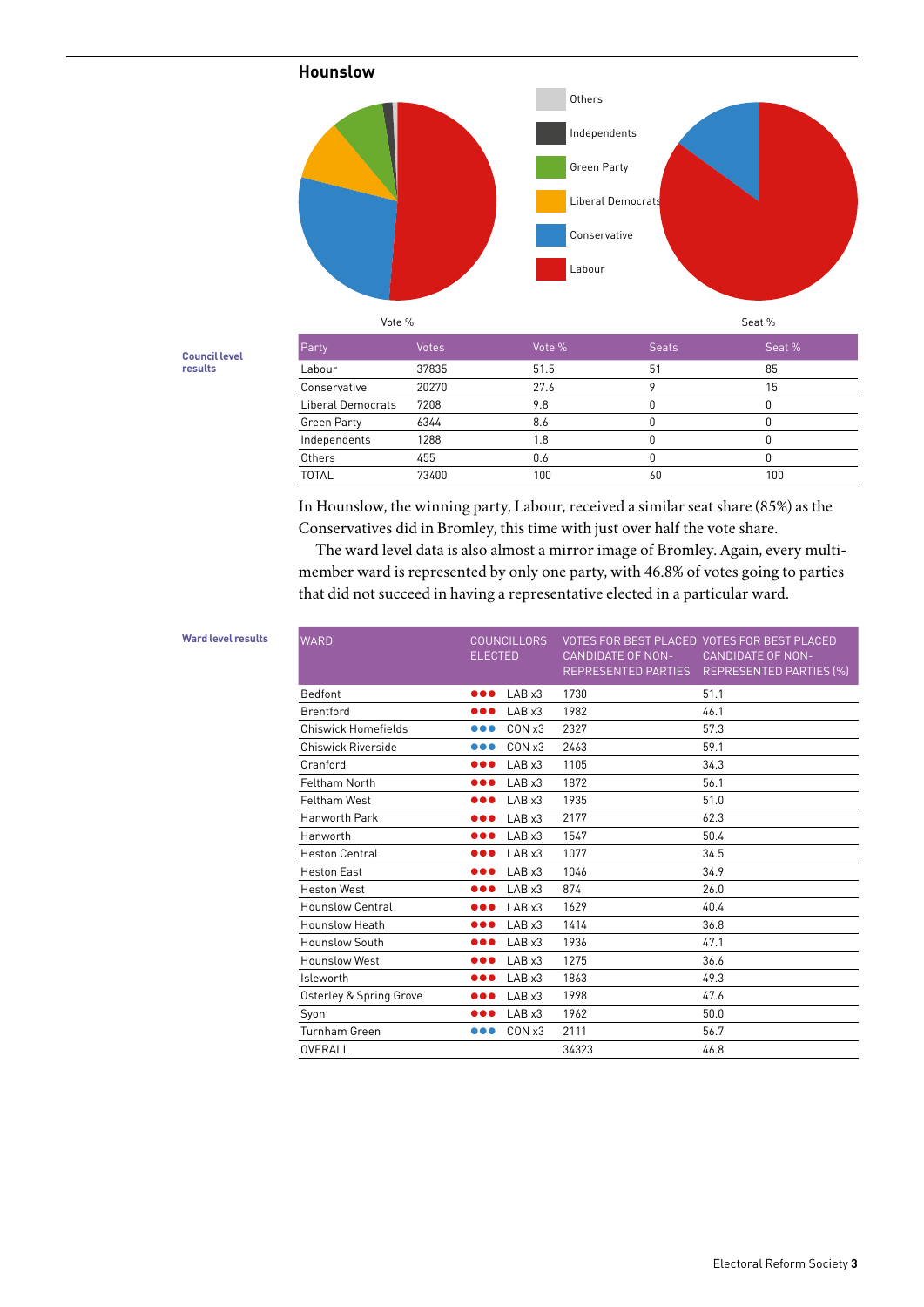



**Council level results**

| Party              | <b>Votes</b> | Vote % | <b>Seats</b> | Seats % |
|--------------------|--------------|--------|--------------|---------|
| Labour             | 6949         | 11.7   | 0            | 0.0     |
| Conservative       | 17478        | 29.5   | ٥            | 18.8    |
| Liberal Democrats  | 28989        | 48.9   | 39           | 81.3    |
| <b>Green Party</b> | 2641         | 4.5    | 0            | 0.0     |
| Independent        | 2863         | 4.8    | U            | 0.0     |
| <b>UKIP</b>        | 267          | 0.5    | n            | 0.0     |
| Others             | 82           | 0.1    | Ŋ            | 0.0     |
| <b>TOTAL</b>       | 59269        | 100.0  | 48           |         |

Kingston upon Thames is another example of one party getting over four-fifths of the seats, based on around half of the votes. In this borough it is the Liberal Democrats that benefit.

At ward level, although there are two wards with split representation, the vast majority of these multi-member wards are again represented by one party, meaning that over forty percent of votes went to parties who did not secure representation in a ward.

| <b>WARD</b>                  | <b>COUNCILLORS ELECTED</b> |                    | <b>VOTES FOR BEST</b><br>NON-REPRESENTED<br><b>PARTIES</b> | <b>VOTES FOR BEST</b><br>PLACED CANDIDATE OF PLACED CANDIDATE OF<br>NON-REPRESENTED<br>PARTIES (%) |
|------------------------------|----------------------------|--------------------|------------------------------------------------------------|----------------------------------------------------------------------------------------------------|
| Alexandra                    | $\bullet\bullet\bullet$    | LIB DEM x3         | 1640                                                       | 45.0                                                                                               |
| Berrylands                   | $\bullet\bullet\bullet$    | LIB DEM x3         | 1767                                                       | 46.2                                                                                               |
| Beverley                     | $\bullet\bullet\bullet$    | LIB DEM x3         | 2139                                                       | 51.9                                                                                               |
| Canbury                      | $\bullet\bullet\bullet$    | LIB DEM x3         | 2847                                                       | 56.1                                                                                               |
| Chessington North & Hook OOO |                            | LIB DEM x3         | 1554                                                       | 47.6                                                                                               |
| <b>Chessington South</b>     | $\bullet\bullet\bullet$    | LIB DEM x3         | 1719                                                       | 47.0                                                                                               |
| Coombe Hill                  | $\bullet\bullet\bullet$    | CON x3             | 1686                                                       | 53.7                                                                                               |
| Coombe Vale                  | $\bullet\bullet\bullet$    | LIB DEM x2; CON x1 | 809                                                        | 18.6                                                                                               |
| Grove                        | $\bullet\bullet\bullet$    | LIB DEM x3         | 1546                                                       | 43.5                                                                                               |
| Norbiton                     | $\bullet\bullet\bullet$    | LIB DEM x3         | 1523                                                       | 44.4                                                                                               |
| Old Malden                   | $\bullet\bullet\bullet$    | CONx3              | 1912                                                       | 57.9                                                                                               |
| St James                     | $\bullet\bullet\bullet$    | LIB DEM x3         | 1926                                                       | 52.8                                                                                               |
| St Mark's                    | $\bullet\bullet\bullet$    | LIB DEM x3         | 1382                                                       | 41.7                                                                                               |
| Surbiton Hill                | $\bullet\bullet\bullet$    | LIB DEM x3         | 1504                                                       | 39.7                                                                                               |
| Tolworth & Hook Rise         | $\bullet\bullet\bullet$    | LIB DEM x3         | 1319                                                       | 38.8                                                                                               |
| Tudor                        | $\bullet\bullet\bullet$    | CON x2; LIB DEM x1 | 694                                                        | 18.5                                                                                               |
| OVERALL                      |                            |                    | 25967                                                      | 43.8                                                                                               |

| <b>Ward level results</b> |  |
|---------------------------|--|
|---------------------------|--|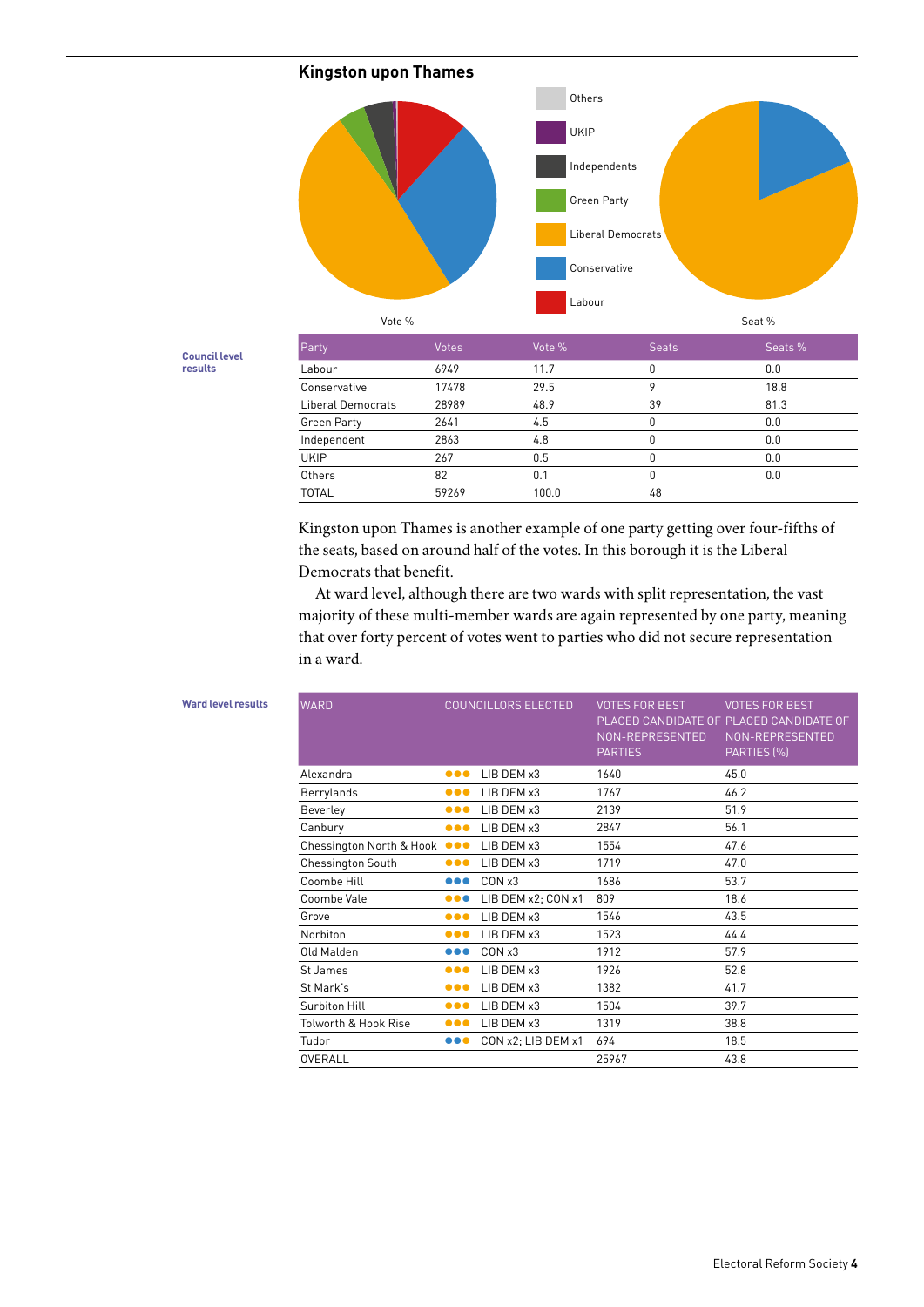

Conservative 51212 27.7 18 28.6 Labour 33916 18.4 12 19.0 Green Party 22907 12.4 8 12.7 Liberal Democrats 25154 13.6 6 9.5 Independents 1239 0.7 0 0.0 Others 401 0.2 0 0.0 TOTAL 184627 100.0 63 100.0

**Council level results**

**(First preference votes)**

> The data for Edinburgh, Scotland's capital city, are in stark contrast to the three London borough examples. These data are from the last Scottish council elections in 2017 and the chart above shows a highly proportional result, with first preference vote shares closely matching seat share. As described above, STV gives voters the opportunity to select multiple preferences, so first preference vote share is not the only consideration when looking at the 'fairness' of an election outcome under STV. This at least partly explains why parties can sometimes get slightly more seats than another party while having slightly fewer first preference votes, as happened twice in Edinburgh in 2017. However, the fact that first preference vote share and seat share match so closely indicates a far more representative outcome for voters than we saw in London.

| <b>WARD</b>                      |                                | <b>COUNCILLORS ELECTED</b> | <b>FIRST PREFERENCE</b><br><b>VOTES FOR</b><br><b>CANDIDATES OF</b><br>NON-REPRESENTED<br><b>PARTIES</b> | <b>FIRST PREFERENCE</b><br><b>VOTES FOR</b><br><b>CANDIDATES OF</b><br>NON-REPRESENTED<br>PARTIES (%) |
|----------------------------------|--------------------------------|----------------------------|----------------------------------------------------------------------------------------------------------|-------------------------------------------------------------------------------------------------------|
| Almond                           | $\bullet\bullet\bullet\bullet$ | SNP; CON; LD x2            | 1384                                                                                                     | 9.7                                                                                                   |
| Pentlands Hill                   |                                | SNP: CON x2: LAB           | 1049                                                                                                     | 9.3                                                                                                   |
| Drum Brae/Gyle                   | $\bullet\bullet\bullet$        | SNP: CON: LD               | 1673                                                                                                     | 17.7                                                                                                  |
| Forth                            |                                | SNP x2; CON; LAB;          | 2036                                                                                                     | 19.6                                                                                                  |
| Inverleith                       |                                | SNP: CON x2: LD            | 3736                                                                                                     | 27.5                                                                                                  |
| Corstorphine/Murrayfield         | $\bullet\bullet\bullet$        | SNP: CON: LD               | 1634                                                                                                     | 14.3                                                                                                  |
| Sighthill/Gorgie                 |                                | SNP x2; CON; LAB           | 1623                                                                                                     | 19.1                                                                                                  |
| Colinton/Fairmilehead            | $\bullet\bullet\bullet$        | CON x2: LAB                | 3374                                                                                                     | 29.7                                                                                                  |
| Fountainbridge/<br>Craiglockhart |                                | SNP: CON: GREEN            | 1789                                                                                                     | 19.6                                                                                                  |
| Morningside                      |                                | CON: LAB: GREEN: LD:       | 2427                                                                                                     | 17.9                                                                                                  |
| <b>City Centre</b>               |                                | SNP: CON: LAB: GREEN       | 754                                                                                                      | 8.5                                                                                                   |
| Leith Walk                       |                                | SNP x2; LAB; GREEN         | 2487                                                                                                     | 23.4                                                                                                  |
| Leith                            | $\bullet\bullet\bullet$        | SNP: LAB: GREEN            | 1616                                                                                                     | 21.2                                                                                                  |
| Craigentinny/Duddingston OOOO    |                                | SNP; CON; LAB; GREEN       | 448                                                                                                      | 4.2                                                                                                   |
| Southside/Newington              |                                | SNP: CON: LAB: GREEN       | 1410                                                                                                     | 12.1                                                                                                  |
| Liberton/Gilmerton               | $\bullet\bullet\bullet\bullet$ | SNP x2; CON; LAB           | 1254                                                                                                     | 10.7                                                                                                  |
| Portobello/Graigmillar           |                                | SNP: CON: LAB: GREEN       | 258                                                                                                      | 2.5                                                                                                   |
| OVERALL                          |                                |                            | 28952                                                                                                    | 15.7                                                                                                  |

Ward level result